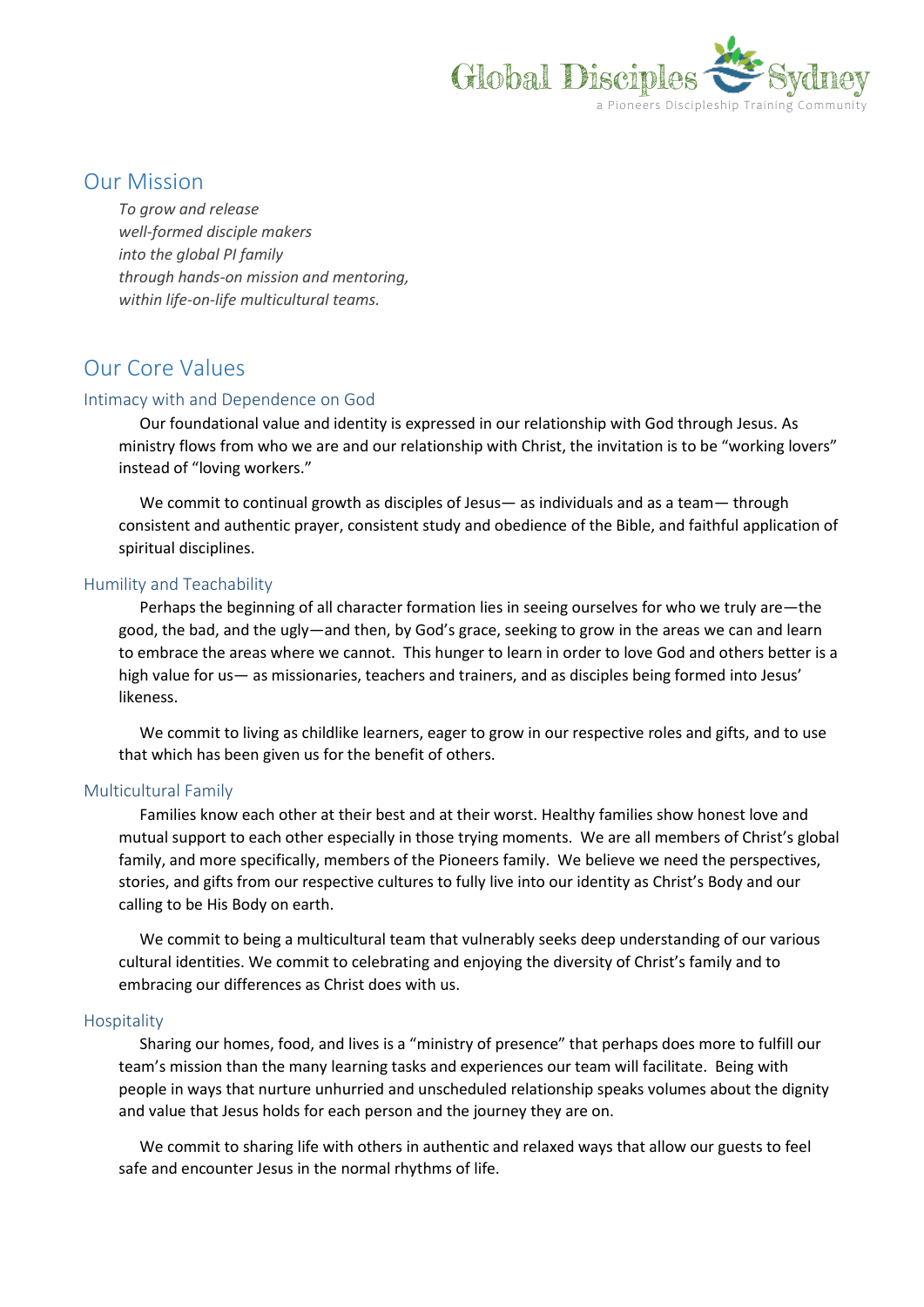

### Modelling

As a team focused on equipping pre-field missionaries, we know that "the trainers are the program." Who we are and how we live are likely the most memorable and impactful aspect of each participant's training.

We commit to modelling the core values of Pioneers DTCs<sup>1</sup> in humble authenticity, characterized by mutual confession and repentance of shortcomings and mutual encouragement and celebration of faithfully "practicing what we preach."

## Decision-Making Guidelines

As a spiritual community (not just a team that gathers around a task, but a community that gathers around a Person), our number one priority is to discern the will of God for GDS. This requires that every team member be actively growing in recognizing and responding to God's voice and activity ― both in the ordinary and in the larger decisions of personal and team life. Ultimately, we are more than just a team, but a Christian community, and we desire our decision-making practices to reflect and model this greater reality.

Practically speaking, we will use a facilitative method for group discernment. Namely, the TL or skillset based leader (e.g. someone gifted in the practice of discernment, or a team member holding the most responsibility in the decision to be made, etc.) will lead the group in a collaborative process seeking to prayerfully discern the direction that best reflects God's leading. Unity will be the goal in all decisions. In the process, we commit to maintaining open and respectful lines of communication in a spirit of Christ-like submission to each other.

Additionally, we recognize team decision-making is culturally influenced and expect this guideline to remain adaptable as the team grows and is shaped by members from various cultural backgrounds.

**.** 

<sup>&</sup>lt;sup>1</sup> See Pioneers Discipleship Training Communities Sandbox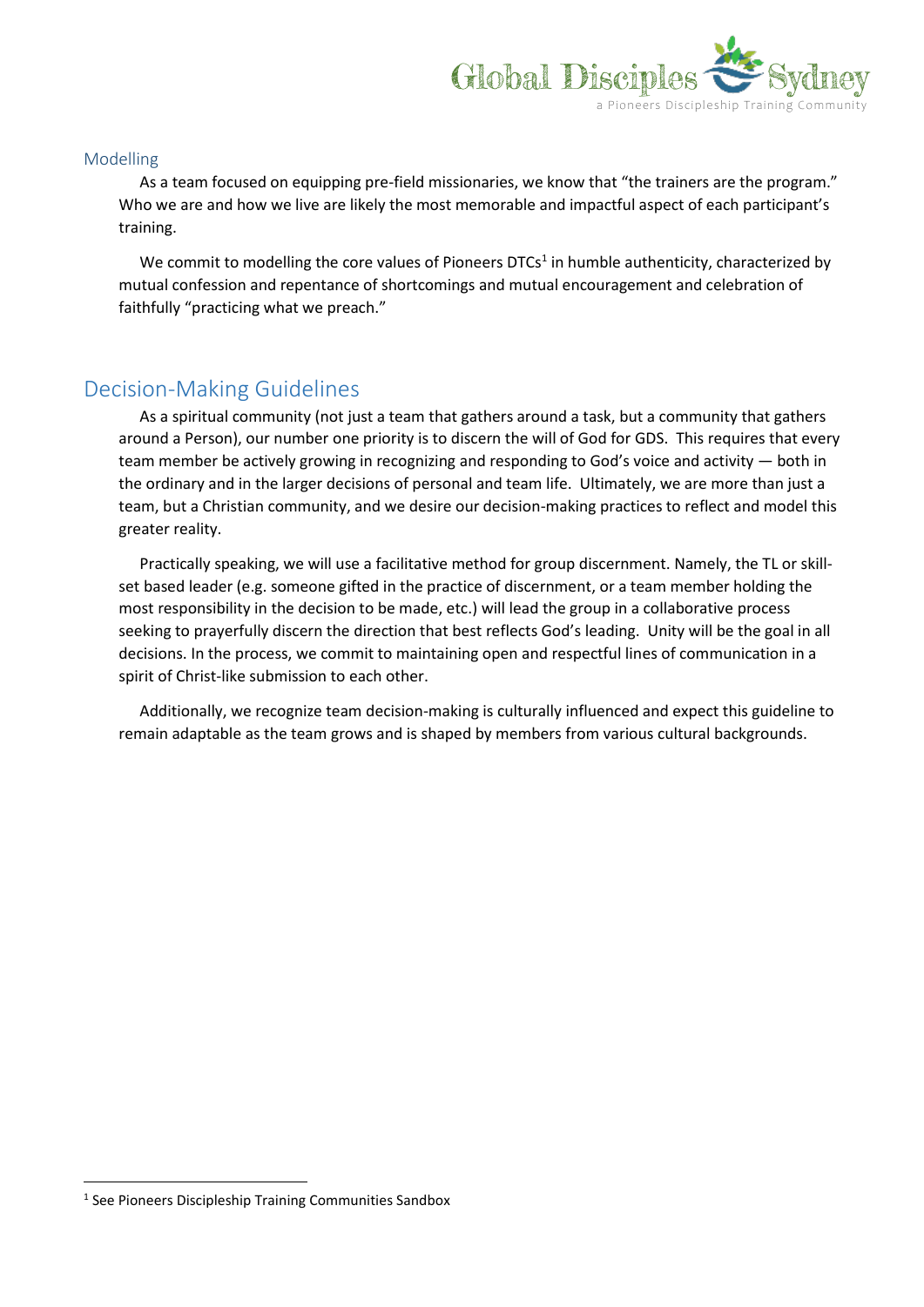

## Our Mission

*To grow and release well-formed disciple makers into the global PI family through hands-on mission and mentoring, within life-on-life multicultural teams.*

# Team Openings

### *Children's Education Coordinator*

| Responsibilities: | Create and coordinate schooling options for children and facilitate age-appropriate training<br>on life as TCKs and young disciples of Jesus |
|-------------------|----------------------------------------------------------------------------------------------------------------------------------------------|
|                   |                                                                                                                                              |
| Scope:            | full-time                                                                                                                                    |
| Gifts:            | teaching, passion for serving kids, adaptive thinking                                                                                        |
| Skills:           | creating curricula and lesson plans for varying ages, leading other teachers                                                                 |
| Character:        | humble and teachable, emotionally resilient, lives into PI core values                                                                       |

### *Logistics Coordinator*

| Responsibilities: | Organize and implement the process and details of GDS' housing, budget, schedule, and    |
|-------------------|------------------------------------------------------------------------------------------|
|                   | travel arrangements; potentially involved in recruiting and website management if gifted |
| Scope:            | full-time                                                                                |
| Gifts:            | organizing and managing details, planning, ideally creative problem solver               |
| Skills:           | systems thinking                                                                         |
| Character:        | humble and teachable, lives into PI core values                                          |

#### *Mentoring Coordinator*

| Responsibilities: | Train and care for GDS mentors; find and cultivate new GDS mentors; mentor some GDS<br>participants                                                                                                                       |
|-------------------|---------------------------------------------------------------------------------------------------------------------------------------------------------------------------------------------------------------------------|
| Scope:            | full-time or part-time; can be in conjunction with another role in GDS or in personal ministry<br>outside GDS                                                                                                             |
| Gifts:            | empathetic listening, good at connecting with people, spiritual discernment                                                                                                                                               |
| Skills:           | asking open-ended questions that invite participants to reflect and see the Father's activity in<br>their lives, asking challenging questions, providing accountability, debriefing                                       |
| Experience:       | ideally a history of regularly being mentored, ideally lived on the field and been in ministry<br>for $6+$ years                                                                                                          |
| Character:        | humble, hungry to learn, shares vulnerably from experiences, lives out PI core values seen in:<br>intimacy and dependence on God, gracious perspectives towards life/ministry, and<br>committed to life in community/team |

#### *Church Planting Coaches Coordinator*

| Responsibilities: | Train and care for GDS Church Planting Coaches; find and cultivate new GDS Church Planting                                                                                                                                                                |
|-------------------|-----------------------------------------------------------------------------------------------------------------------------------------------------------------------------------------------------------------------------------------------------------|
|                   | Coaches; coach some GDS participant ministry teams                                                                                                                                                                                                        |
| Scope:            | full-time or part-time; can be in conjunction with another role in GDS or in personal ministry<br>outside GDS                                                                                                                                             |
| Gifts:            | evangelist, leadership and developmental mindset, encouraging, teaching                                                                                                                                                                                   |
| <u>Skills:</u>    | coaching/training, providing accountability, debriefing                                                                                                                                                                                                   |
| Experience:       | ideally been involved in various stages of disciple making and church planting, ideally lived on<br>the field and been in ministry for 6+ years                                                                                                           |
| Character:        | humble, hungry to learn, lives into PI core values seen in: dependence on God for fruit<br>(prayer), makes lifestyle decisions in order to reach UPGs, innovative and flexible in CP<br>methodology, desire to partner closely with local Sydney churches |